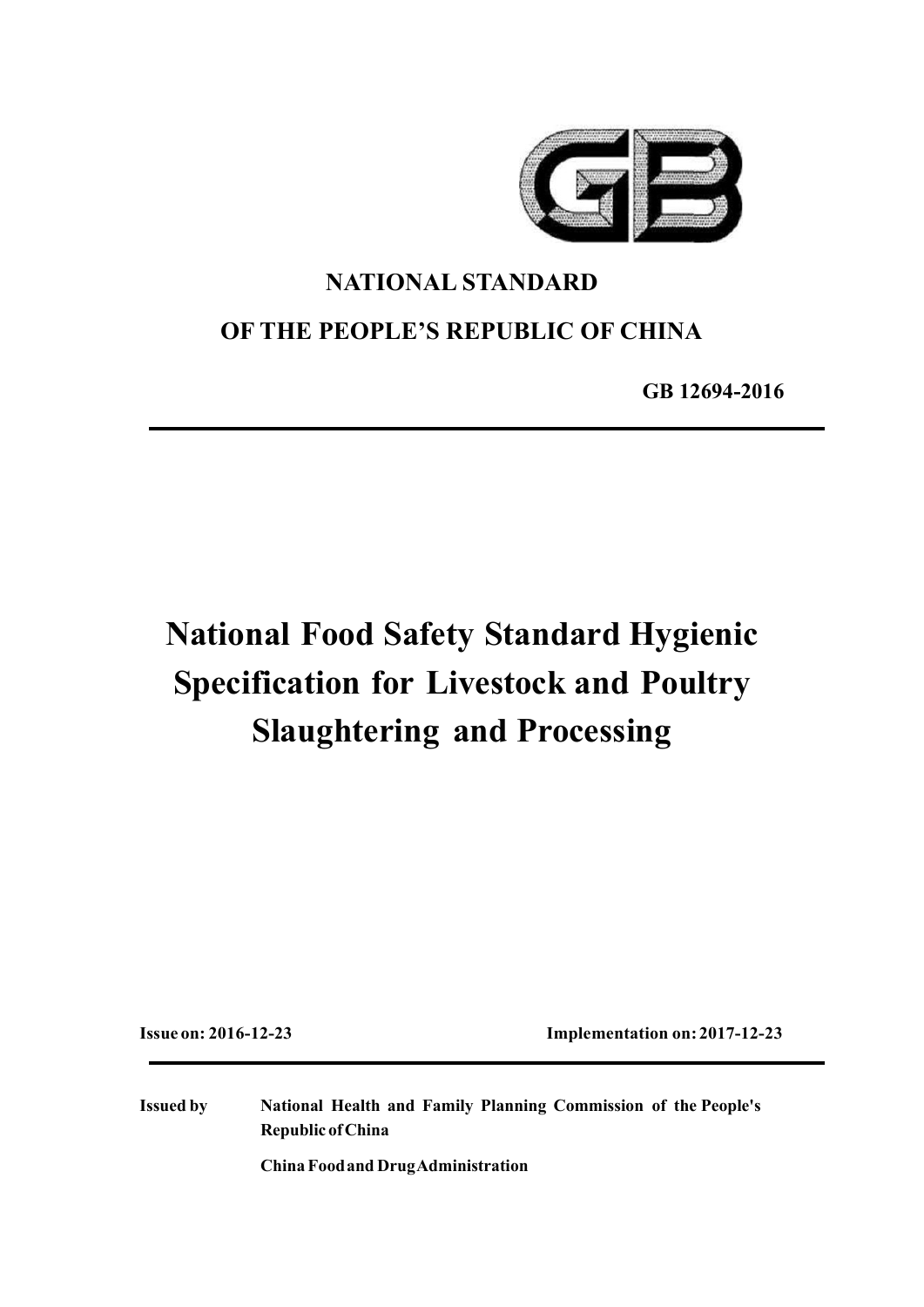## **Contents**

| 1. |  |  |
|----|--|--|
| 2. |  |  |
| 3. |  |  |
| 4. |  |  |
| 5. |  |  |
| 6. |  |  |
| 7. |  |  |
| 8. |  |  |
| 9. |  |  |
|    |  |  |
|    |  |  |
|    |  |  |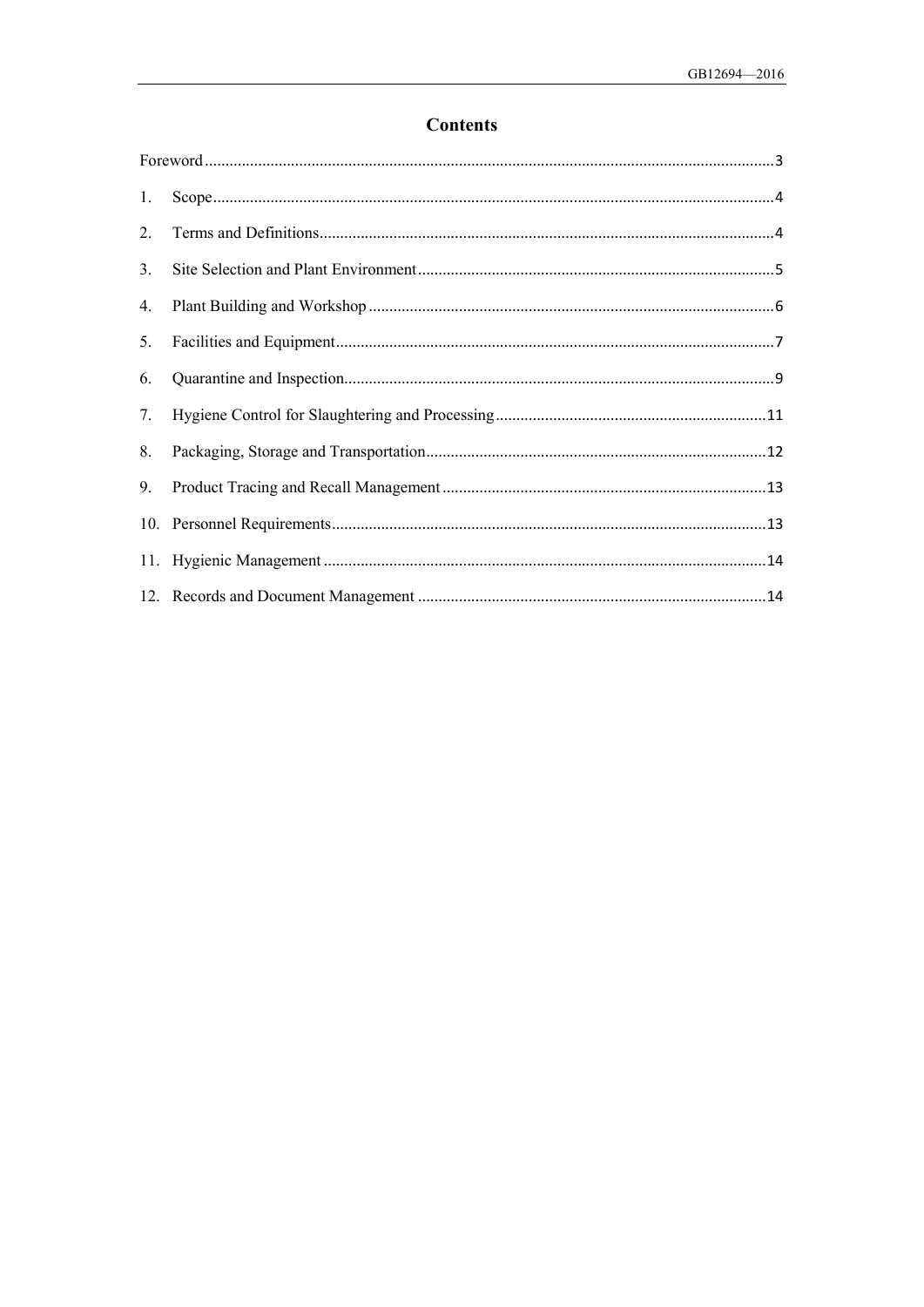## **Foreword**

<span id="page-2-0"></span>This standard replaces GB 12694-1990 *Hygienic Specifications of Meat Packing Plant,* GB/T 20094-2006 *Code of Hygienic Practice for Abattoir and Meat Processing Establishment* and GB/T 22289-2008 *Requirement for Processing Chilled Pork.*

This standard differs from the replaced standards in the following main aspects:

- The standard name is changed as *National Food Safety Standard Hygienic Specification for Livestock and Poultry Slaughter and Processing;*
- Standard structure is integrated and modified;
- The terms and definitions are partially integrated and modified;
- Requirements for site selection and plant environment, plant building and workshop and facilities and equipment and management requirements for hygiene control operation are integrated, modified and supplemented;
- Requirements for product tracing and recall management are added;
- Requirements for records and document management are added.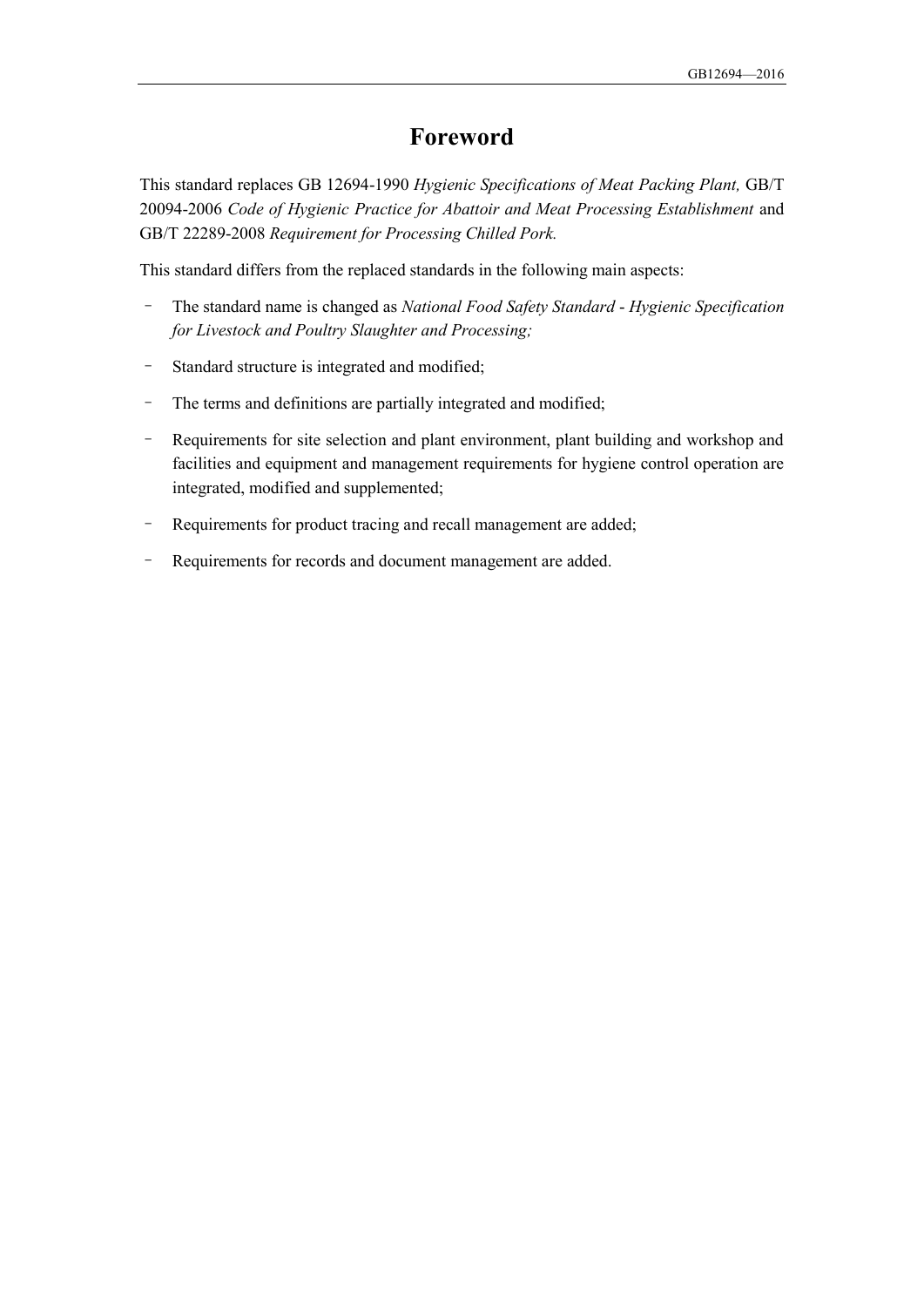## **National Food Safety Standard Hygienic Specification for Livestock and Poultry Slaughtering and Processing**

## <span id="page-3-0"></span>**1. Scope**

This standard specifies basic requirements for sites, facilities and personnel and management rules for hygienic control operation at the stages of livestock and poultry acceptance, slaughter, cutting, packaging, storage and transportation during livestock and poultry slaughtering and processing.

This standard is applicable to livestock and poultry slaughtering and processing enterprise of scale.

## <span id="page-3-1"></span>**2. Terms and Definitions**

For the purposes of this standard, the terms and definitions in GB 14881-2013 apply.

#### **2.1 Livestock and poultry slaughtering and processing enterprise of scale**

enterprises which slaughter 20,000 pigs, 3,000 cattle, 30,000 sheep, 2,000,000 fowls and 1,000,000 ducks and gooses in one year

#### **2.2 livestock and poultry**

Livestock and poultry consumed by human

#### **2.3 Meats**

All livestocks and poultries consumed by humans and judged to be safe and suitable for mankind consumption, including livestock and poultry carcass, cut meat and edible offal.

#### **2.4 Carcass**

Animal carcass left after bloodletting, hair removing, skin peeling off or skinning on, head and hoof (jaw) removing and viscera separating

#### **2.5 Edible offal**

edible products left after livestock and poultry slaughter and processing, including offal, grease, blood, bone, skin, head, hoof (or jaw) and tail

#### **2.6 Non-edible offal**

Non-edible products left after livestock and poultry slaughtering and processing, including fur, hair, horn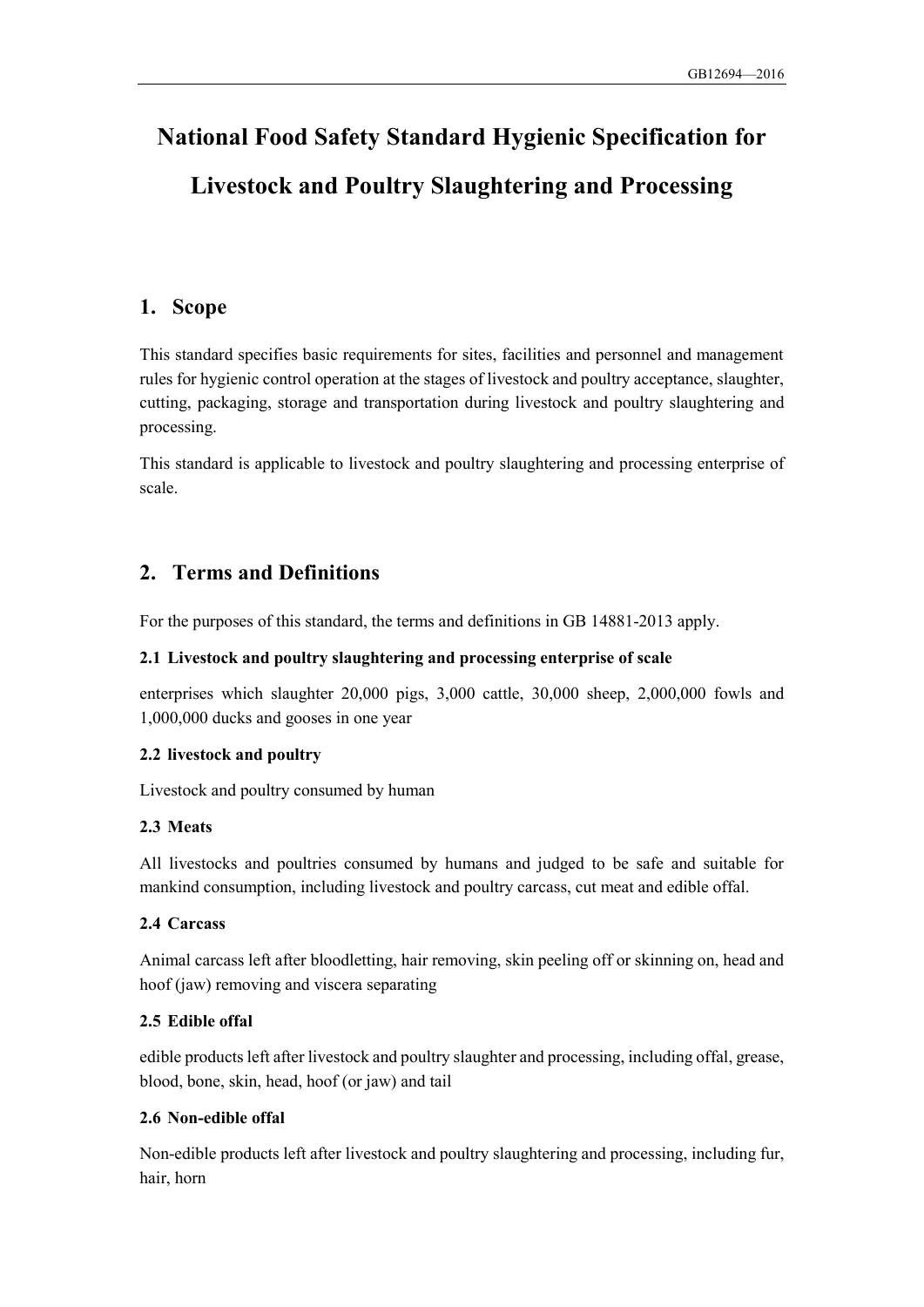#### **2.7 Ante-mortem inspection**

The inspection carried out on either group or individual livestock and poultry, before livestock and poultry slaughtering, to judge whether livestock and poultry are healthy and suitable to be eaten by human beings.

#### **2.8 Post-mortem inspection**

The inspection carried out on head, carcass, offal and other parts, after livestock and poultry slaughtering, to judge whether livestock and poultry are healthy and suitable to be eaten by human beings.

#### **2.9 Non-hygienic area**

Area for processing of livestock and poultry ready for slaughtering, making them faint, bloodletting, hair burning and removal and skin peeling.

#### **2.10 Hygienic area**

Area for carcass processing, finishing, cooling, cutting, temporary storage and packaging

## <span id="page-4-0"></span>**3. Site Selection and Plant Environment**

#### **3.1 General requirements**

Comply with Chapter 3 of GB 14881-2013.

#### **3.2 Site selection**

- **3.2.1** Sanitary protection distance shall meet the requirements of GB 18078.1 and animal epidemic prevention.
- **3.2.2** The plant site shall have favorable environmental sanitation conditions. The plant shall be kept away from contaminated water and industrial enterprise releasing harmful gas, smog and dust or from region or site releasing pollution sources.
- **3.2.3** Plant site must be provided with satisfactory water source and power supply and be determined in accordance with local condition and process requirement and shall meet the requirements of slaughtering establishment for arrangement and planning.

#### **3.3 Plant environment**

- **3.3.1** Main roads in the plant shall be hardened (such as concrete or asphalt pavement etc.), with the road surface being leveled, easy to wash and free from water accumulation.
- **3.3.2** The plant area shall be provided with facilities for temporary storage or disposal of wastes and garbage which shall be removed or disposed timely to avoid polluting the plant environment. Discarded equipment and other sundries shall not be piled up in the plant area.
- **3.3.3** Waste storage, processing and discharge shall meet national environmental protection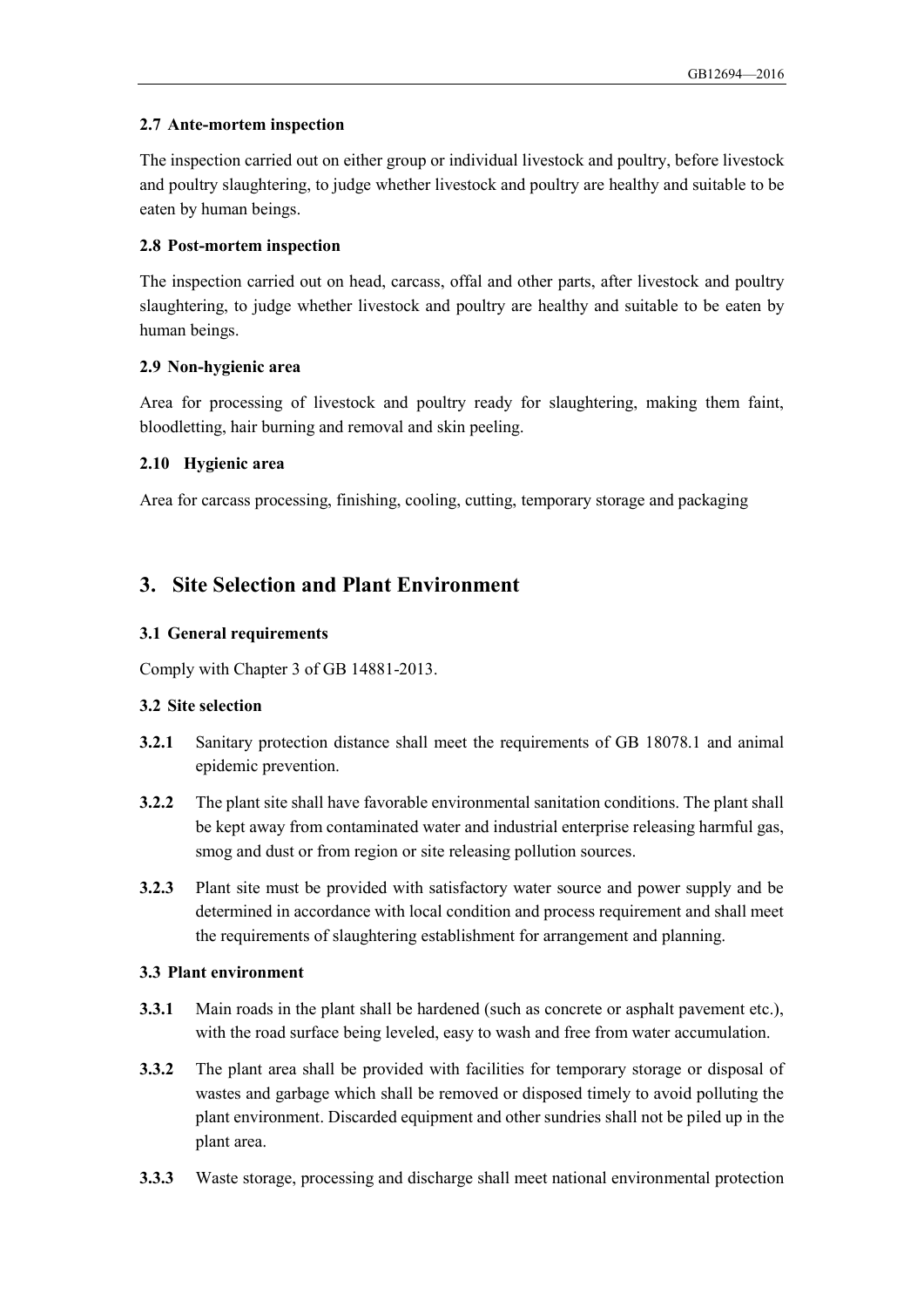requirements.

**3.3.4** Animals irrelevant to slaughtering and processing are forbidden to be fed in the plant area.

## <span id="page-5-0"></span>**4. Plant Building and Workshop**

#### **4.1 Design and layout**

- **4.1.1** Plant area shall be classified into production area and non-production area. A front door shall not be shared for the transport of live livestock and poultry and waste and delivery of finished product and one channel shall not be shared in the site.
- **4.1.2** Layout and facilities of workshop in production area shall meet production process flow and hygienic requirements. The hygienic area and non-hygienic area shall be separated.
- **4.1.3** Building area and facilities of slaughtering workshop and cutting workshop shall be corresponding to production scale. Processing area within workshop shall be delineated in accordance with production and processing procedure in such a way that people flow and goods flow are not interfered and the processing area shall meet the requirements of technology, sanitation, quarantine and inspection.
- **4.1.4** Slaughtering enterprises shall be equipped with slaughter waiting lot (area), isolating room, emergency slaughtering house, experiment (chemical assay) room, official veterinarian room, chemicals storage room and bio-safety disposal house. The plant area shall be equipped with specialized area for cleaning and disinfecting the vehicle for transporting livestock and poultry and products and tools for such purpose.
- **4.1.5** As for slaughtering enterprises without bio-safety disposal house, professional and qualified bio-safety disposal site shall be entrusted to implement bio-safety disposal.
- **4.1.6** It shall be arranged special edible and non-edible offal processing houses. The area of each edible offal processing workshop shall be suitable to its processing capacity, equipment installations shall meet the hygienic requirements, and the technological layout shall be such to separate processing area and avoid cross contamination.

#### **4.2 Internal structure and materials of the building**

Comply with the requirements of 4.2 in GB 14881-2013.

#### **4.3 Workshop temperature control**

**4.3.1** Workshop temperature shall be controlled within the specified range in accordance with product process requirement. The precooling facilities temperature is controlled between 0℃ and 4℃; the cutting workshop temperature is controlled under 12℃; freezing room temperature is controlled under -28℃; refrigerating and storage depot temperature is controlled under -18℃.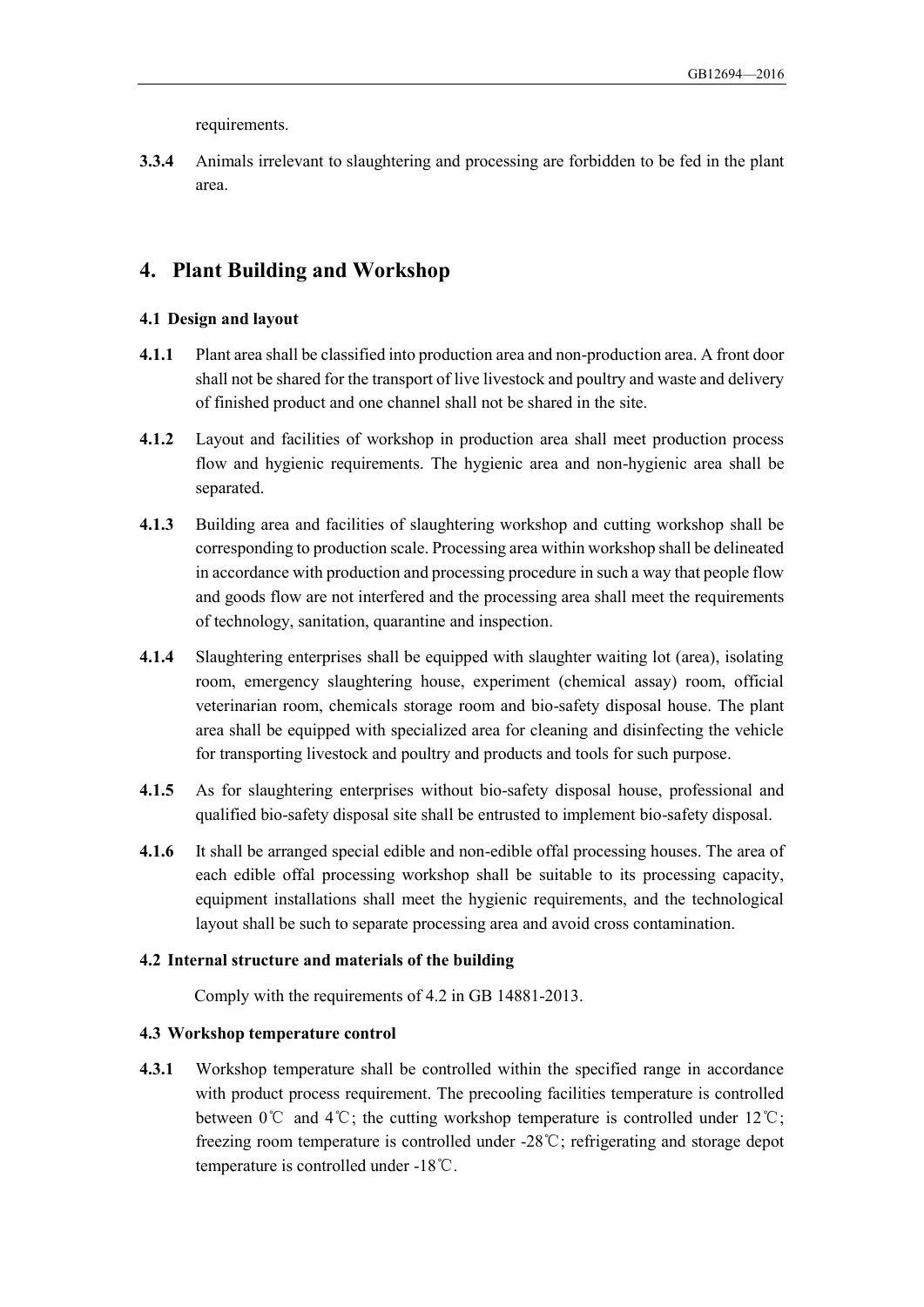**4.3.2** Procedure or site required for temperature shall be installed with temperature displaying device and shall be monitored, for which hygrometer shall be mounted where necessary; both thermometer and hygrometer shall be calibrated periodically.

## <span id="page-6-0"></span>**5. Facilities and Equipment**

#### **5.1 Water supply requirements**

- **5.1.1** Production water used in slaughtering and cutting workshops shall meet the requirements of GB 5749; enterprises shall control water quality.
- **5.1.2** Cold and hot water pipes shall be arranged respectively, according to production process flow, in slaughtering and cutting workshops where water is used. Hot water for cleaning purpose should not be less than 40℃; hot water for disinfection purpose shall not be less than 82℃.
- **5.1.3** Cold and hot water pipes shall be arranged in emergency slaughtering house and biosafety disposal workshop.
- **5.1.4** Processing water pipeline shall be equipped with anti-siphon or backflow-prevention devices; water outlet in water supply network shall not be directly inserted into the sewage level.

#### **5.2 Drainage requirements**

- **5.2.1** Water shall not be accumulated on the ground in slaughtering and cutting workshops where water drained shall flow from cleaning area to non-hygienic area.
- **5.2.2** Water outlet of open trench shall be equipped with grid made of non-corrosive material, with rat-proof and odor-resistant facilities.
- **5.2.3** Industrial wastewater shall be subjected to centralized processing, which shall be discharged in accordance with the relevant national regulations.

#### **5.3 Cleaning and disinfection facilities**

- **5.3.1** Cleaning and disinfection facilities in dressing room, washroom and bathroom
- 5.3.1.1 Hand washing facilities, disinfection facilities and hand dryers controlled at appropriate temperature appropriate to the production capacity shall be arranged at the entrance of workshop and in the bathroom and workshop where appropriate. Hand washing facilities shall be equipped with non-manual switches, water from which shall be directly discharged into sewer pipeline.
- 5.3.1.2 Dressing rooms, bathrooms and shower stalls appropriate to the production capacity and connected with the workshop shall be arranged, of which facilities and layouts shall not cause potential pollution to products.
- 5.3.1.3 Zones having different cleaning requirements shall be provided with separate dressing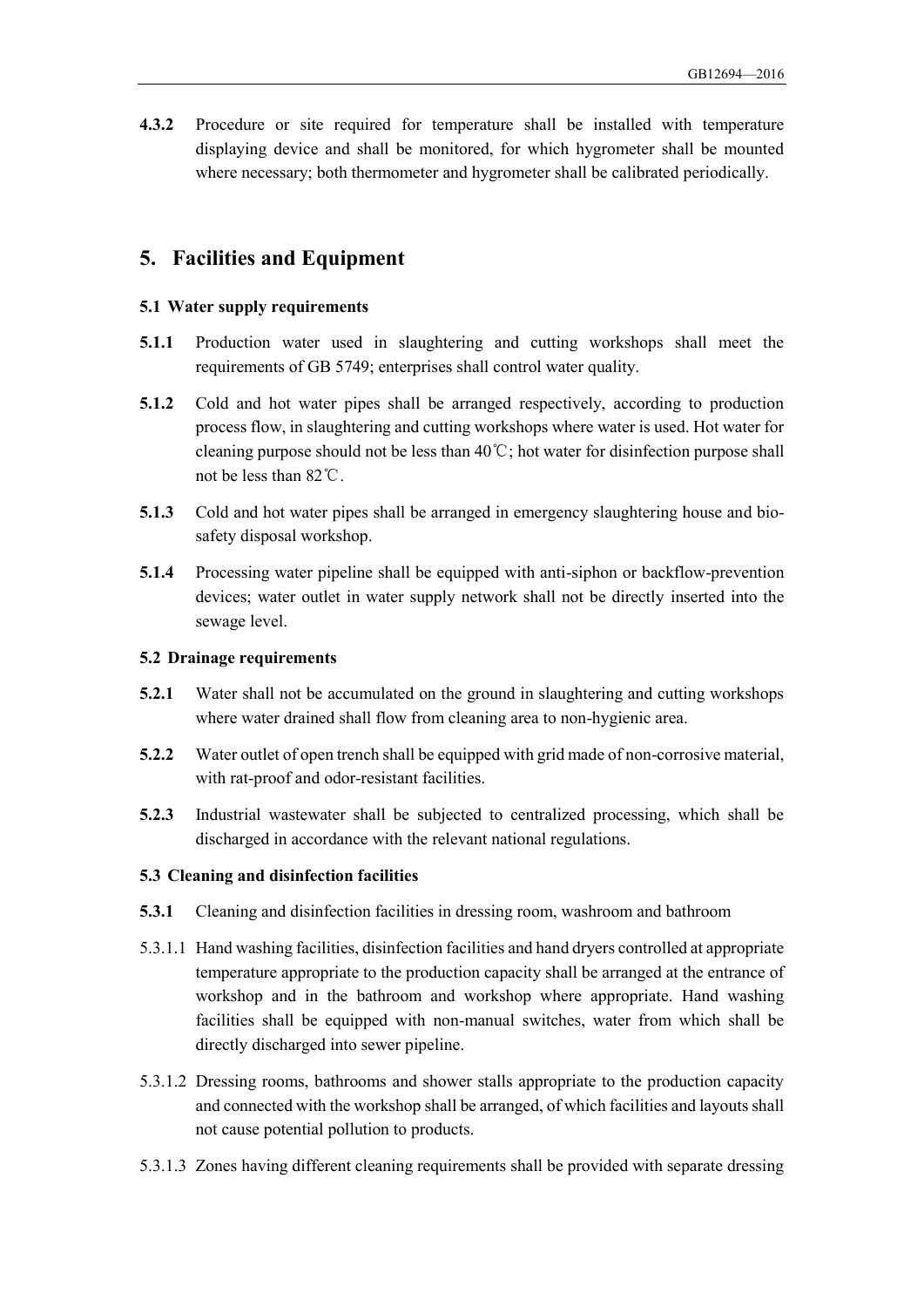rooms where personal clothing and work clothes shall be stored separately.

- 5.3.1.4 It shall be convenient to keep clean and disinfected of structures of shower stalls and bathrooms and their internal facilities and material. Bathrooms shall be equipped with ventilation facilities and fly- and inset-proof facilities to keep clean and hygienic. Bathrooms shall not be directly connected to slaughtering/processing, packaging, and storage areas, etc. Bathrooms shall be equipped with self-closing doors, doors and windows of which shall not be directly open toward workshops.
- **5.3.2** Washing and disinfection facilities in plant area or workshops
- 5.3.2.1 Disinfection pools, above 4m\*0.3m (length\*width), as wide as the door, shall be arranged at the entrance/exit of vehicles transporting livestock and poultry in the plant area; at the entrance of production workshop and where necessary in the workshop, it is required to arrange facilities helping changing shoes (wearing shoe covers) or work shoes disinfection facilities, specification and dimension of which shall meet the requirements of disinfection.
- 5.3.2.2 Disinfection facilities for wheels and shoes shall be arranged at the door of isolating room and bio-safety disposal workshop.

#### **5.4 Equipment and appliance**

- **5.4.1** Production equipment appropriate to the production capacity shall be arranged in order according to process flow, so as to avoid cross contamination.
- **5.4.2** Equipment, appliance and containers exposed to meat products shall be fabricated with nontoxic, inodorous, non-absorbent, corrosion-resistant materials which are difficult of deformation and shedding and can withstand repeated washing and disinfection; they will not react with meat products, detergents or disinfectants during normal production; they shall be kept in good condition; bamboo tools (appliance) and containers are forbidden.
- **5.4.3** The location of processing equipment shall be convenient for maintenance, washing and disinfection, and the processing equipment shall be such mounted to avoid cross contamination during processing.
- **5.4.4** Waste containers shall be made of metal or other watertight material. Containers shall not be used to contain both waste and meat. Containers of different uses shall have visible sign or color difference.
- **5.4.5** Appliance and equipment used in slaughtering and inspecting livestock and poultry, such as slaughtering and dehorning equipment, inspecting cutter, thoracotome and slicer, and viscera-holding tray for quarantine and inspection, shall all be cleaned and disinfected with hot water above 82℃ after each use.
- **5.4.6** Facilities and equipment in the workshop shall be cleaned and disinfected timely catering to the production requirements. In production, appliance, control console and processing surface exposed to foods shall be cleaned and disinfected regularly, during which, adequate measures shall be taken to avoid contaminating products.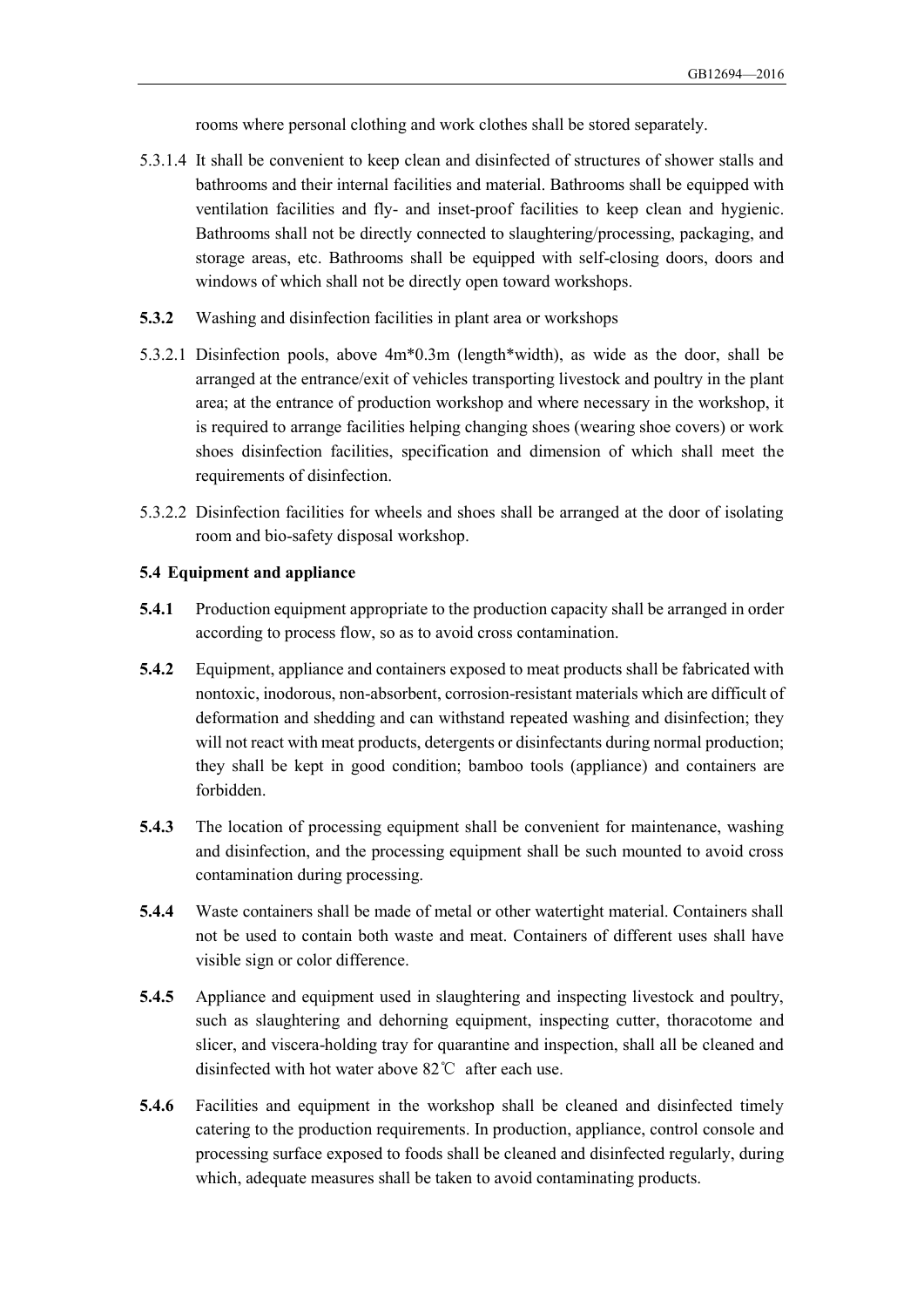#### **5.5 Ventilation facilities**

- **5.5.1** Good ventilation and air exhausting device shall be equipped in the workshop to eliminate polluted air and vapor. Air shall flow from cleaning area to non-hygienic area.
- **5.5.2** Vents shall be equipped with gauze or other protective mesh enclosure made of corrosion-resistant material against insect pests. Gauze or mesh enclosure shall be convenient for handling, cleaning, maintenance or replacement.

#### **5.6 Lighting facilities**

- **5.6.1** Workshops shall have proper natural light or artificial lighting. The luster of lighting fixture shall not change the natural color of processed material and the luminance shall be able to meet the job demand of quarantine and inspection personnel and manufacturing operators.
- **5.6.2** Light fixture above meats shall be of safety-type or with protection facilities to prevent meats from being contaminated by crushed light fixture.

#### **5.7 Storage facilities**

- **5.7.1** The temperature in storage depot shall meet specific requirements for products stored.
- **5.7.2** The storage depot shall maintain clean, neat and ventilated, equipped with mould proofing, rat proofing and insect prevention facilities.
- **5.7.3** Cold storage temperature shall be monitored, for which hygrometer shall be mounted where necessary; both the thermometer and the hygrometer shall be calibrated periodically.

#### **5.8 Waste storage and bio-safety disposal facilities**

- **5.8.1** The temporary storage facilities shall be arranged at proper place far away from the workshop. The facility shall be manufactured with sterilized materials convenient for cleaning; the structure shall be tight to avoid the access of insect pest and the pollution to plant are and road or operators by the waste. Facilities and containers for storing waste in the workshop shall be clearly and visibly marked.
- **5.8.2** Bio-safety disposal facilities shall be configured according to the requirements of the national relevant laws and regulations, standards and codes, and bio-safety disposal.

## <span id="page-8-0"></span>**6. Quarantine and Inspection**

#### **6.1 Basic requirements**

**6.1.1** The enterprise shall have the inspection department appropriate to its production capacity; possess the necessary inspection method and relevant standard materials, and establish sound internal management system to ensure the accuracy of inspection result. The original record of inspection shall be available. The laboratory shall be equipped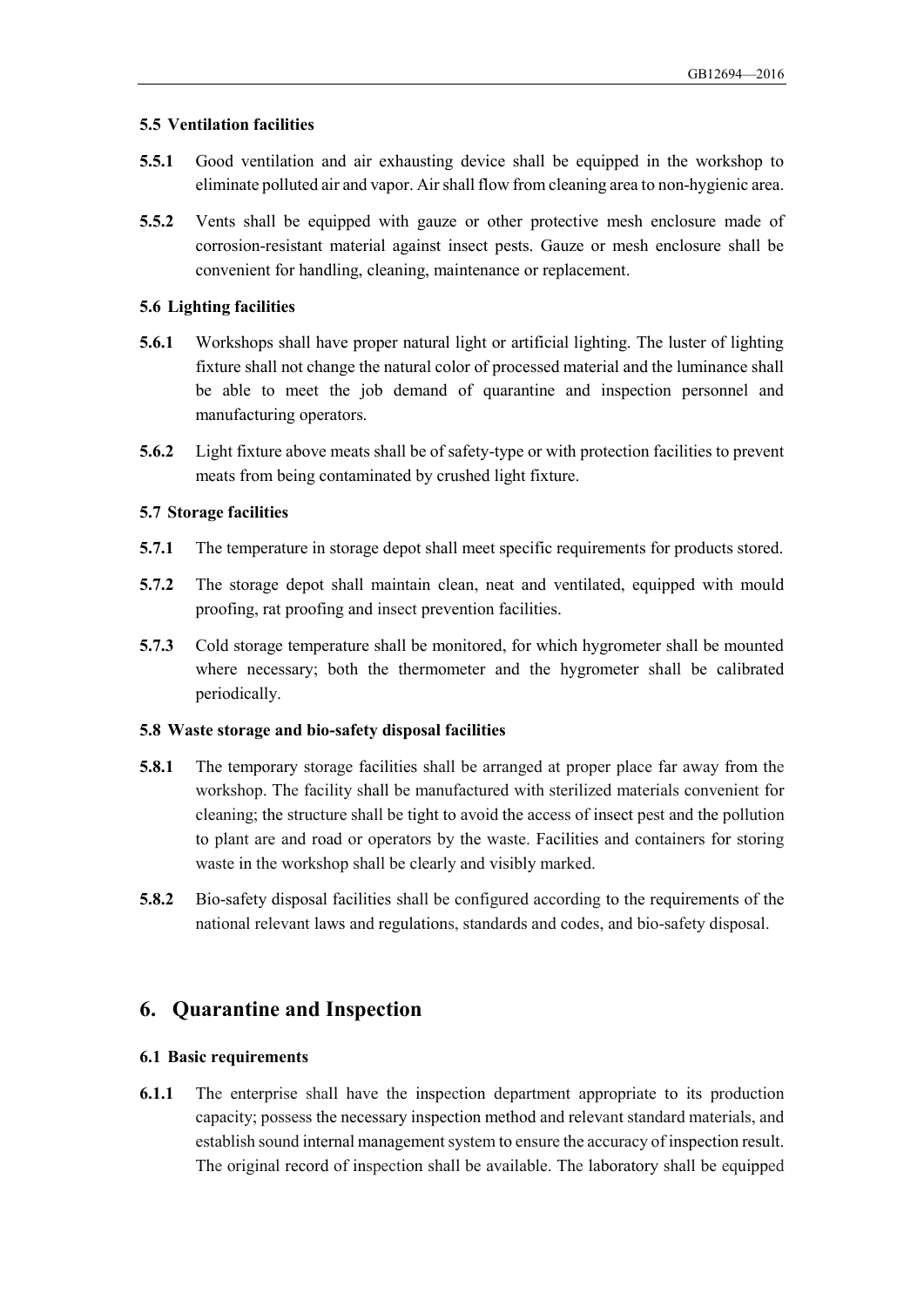with necessary inspection facility/apparatus. Where the inspection is entrusted to the social inspection agency, the agency shall possess corresponding qualification. The entrustment shall satisfy the enterprise's routine inspection demand.

**6.1.2** Metrologic instruments and apparatus required for product processing, inspection and maintenance of food safety control system shall be subjected to metrological verification as stipulated and calibration prior to use.

#### **6.2 Ante-mortem inspection**

- **6.2.1** The livestock and poultry to be slaughtered shall be accompanied with Veterinary Inspection Certificate, and shall wear specified identifier for livestock and poultry.
- **6.2.2** The livestock and poultry to be slaughtered shall be subjected to ante-mortem inspection according to the relevant national laws and regulations, standards and regulations. The livestock and poultry arrived shall be subjected to clinical health examination according to the relevant procedures. Observe the live livestock and poultry in terms of behavior, posture, physical condition, body surface, excrement, smell, etc. The abnormal ones shall be isolated to measure the body temperature and perform further inspection. If necessary, the sampling shall be conducted as required to carry out laboratory test.
- **6.2.3** Livestock and poultry which are judged to be unsuitable for normal slaughtering shall be disposed according to relevant requirements.
- **6.2.4** Stop feeding and keep the livestock and poultry at rest before slaughtering.
- **6.2.5** Ante-mortem inspection information shall be timely fed back to the farm and the postmortem inspection personnel, and ante-mortem inspection records shall be made.

#### **6.3 Post-mortem inspection**

- **6.3.1** Post-mortem inspection on head, hoof (jaw), carcass and viscera (body cavity) shall be performed in accordance with relevant national laws, standards and regulations.
- **6.3.2** The special rail for reserving the suspicious diseased carcass shall be arranged at the proper position of the livestock slaughtering workshop; the suspicious diseased carcass shall be subjected to further inspection and judgment. Independent low-temperature space or area shall be arranged for temporary storage of suspicious diseased carcass or tissues.
- **6.3.3** Enough space shall be reserved in the workshop for post-mortem inspection.
- **6.3.4** Pig slaughtering workshop shall be provided with trichinae inspection room and inspection facilities.
- **6.3.5** Where the laboratory test is necessary according to the national specifications, the laboratory sampling inspection shall be conducted.
- **6.3.6** The quarantine and inspection result shall be determined by combining the pre-mortem and post-mortem inspection information.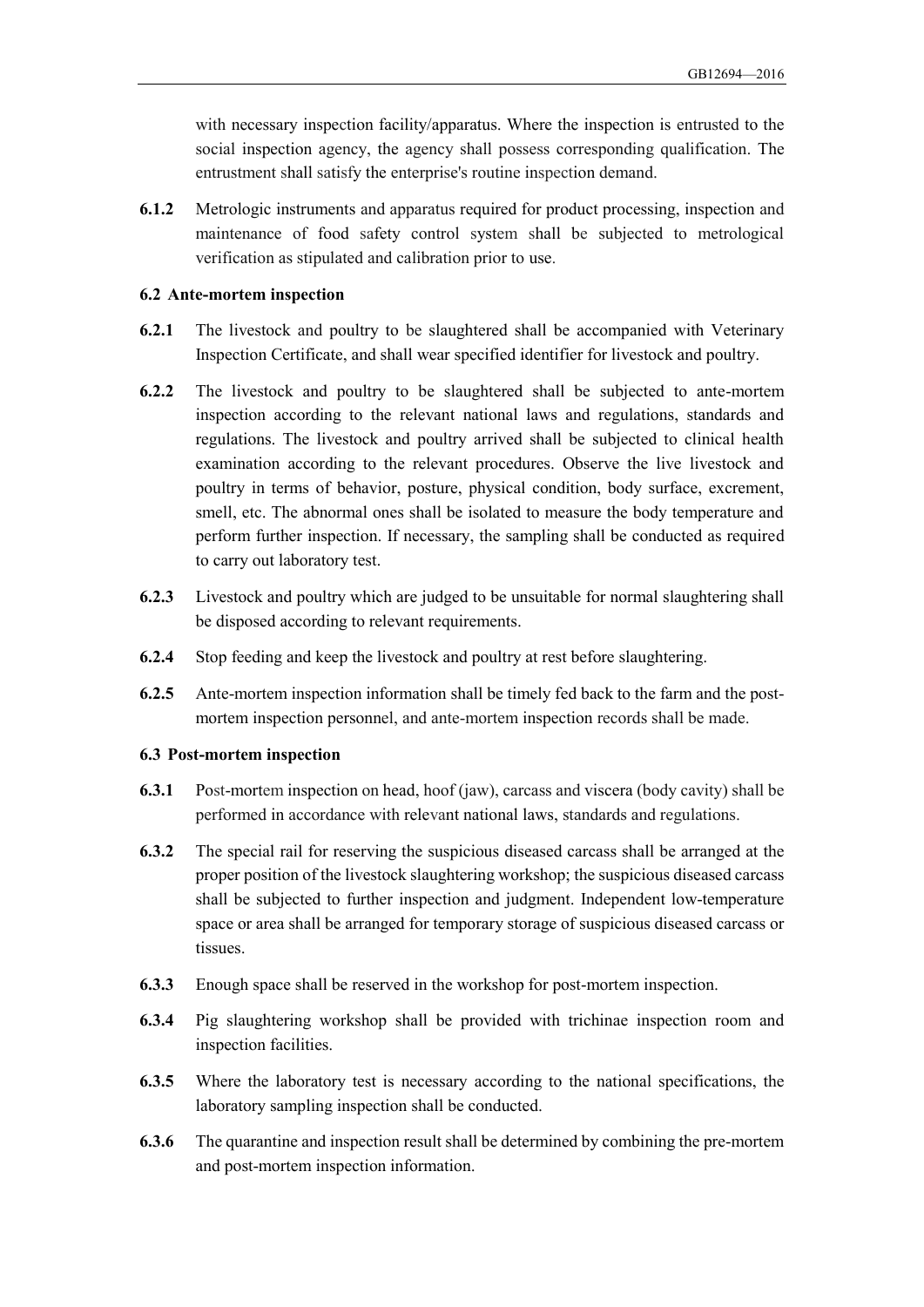- **6.3.7** Those judged as waste shall be clearly identified and disposed to avoid cross contamination due to mixing with other meat.
- **6.3.8** In order to perform post-mortem inspection or in case of emergency, the official veterinarian has the right to slow down or stop slaughtering.

#### **6.4 Bio-safety disposal**

- **6.4.1** After quarantine and inspection, the livestock and poultry and the tissues detected with infectious disease, parasitic disease, toxic disease, or harm residues shall be put in dedicated closed watertight vessel and transported by the special-purpose vehicle timely to undergo bio-safety disposal under supervision of the official veterinarian. Those with suspicious pestilence shall be handled according to the relevant quarantine and inspection regulations, and subjected to bio-safety disposal after confirmation.
- **6.4.2** Other livestock and poultry and their tissues judged as needing bio-safety disposal shall be subjected to bio-safety disposal under supervision of the official veterinarian.
- **6.4.3** The corresponding protective measures shall be established to avoid hazard to personnel, cross contamination and environmental pollution during bio-safety disposal.

## <span id="page-10-0"></span>**7. Hygiene Control for Slaughtering and Processing**

- **7.1** The enterprise shall implement the monitoring plans established by the competent authority concerning the residues, illegal additives and pathogenic microorganism, and then establish its own plans accordingly for all meats of the enterprise.
- **7.2** Inspection post shall be set at the proper position to examine the carcass and hygiene condition of product.
- **7.3** Appropriate measures shall be taken to prevent the carcass, tissue, body fluids (e.g., bile, urine, milk, etc.), and gastrointestinal contents of the livestock and poultry with suspicious disease from contaminating other meats, or equipment and site. The contaminated equipment and site shall not be used to slaughter and process normal livestock and poultry unless cleaned and disinfected.
- **7.4** Carcass or product contaminated by pus, effusion, pathological tissue, body fluid, contents in stomach and intestine and other contaminants shall be disposed, eliminated or abandoned in accordance with relevant regulations.
- **7.5** Apparatus used in processing, such as containers for holding products and water pipes for cleaning, shall not fall to the ground or contact with unclean surface so as to avoid cross contamination to products; in case that products fall to the ground, adequate measures shall be taken to eliminate contamination.
- **7.6** If required by the process requirements, the slaughtered carcass and edible offal shall be precooled immediately. After cooling, the core temperature shall be kept below 7℃ for livestock meat, below 4℃ for poultry meat, and below 3℃ for viscera. The processing,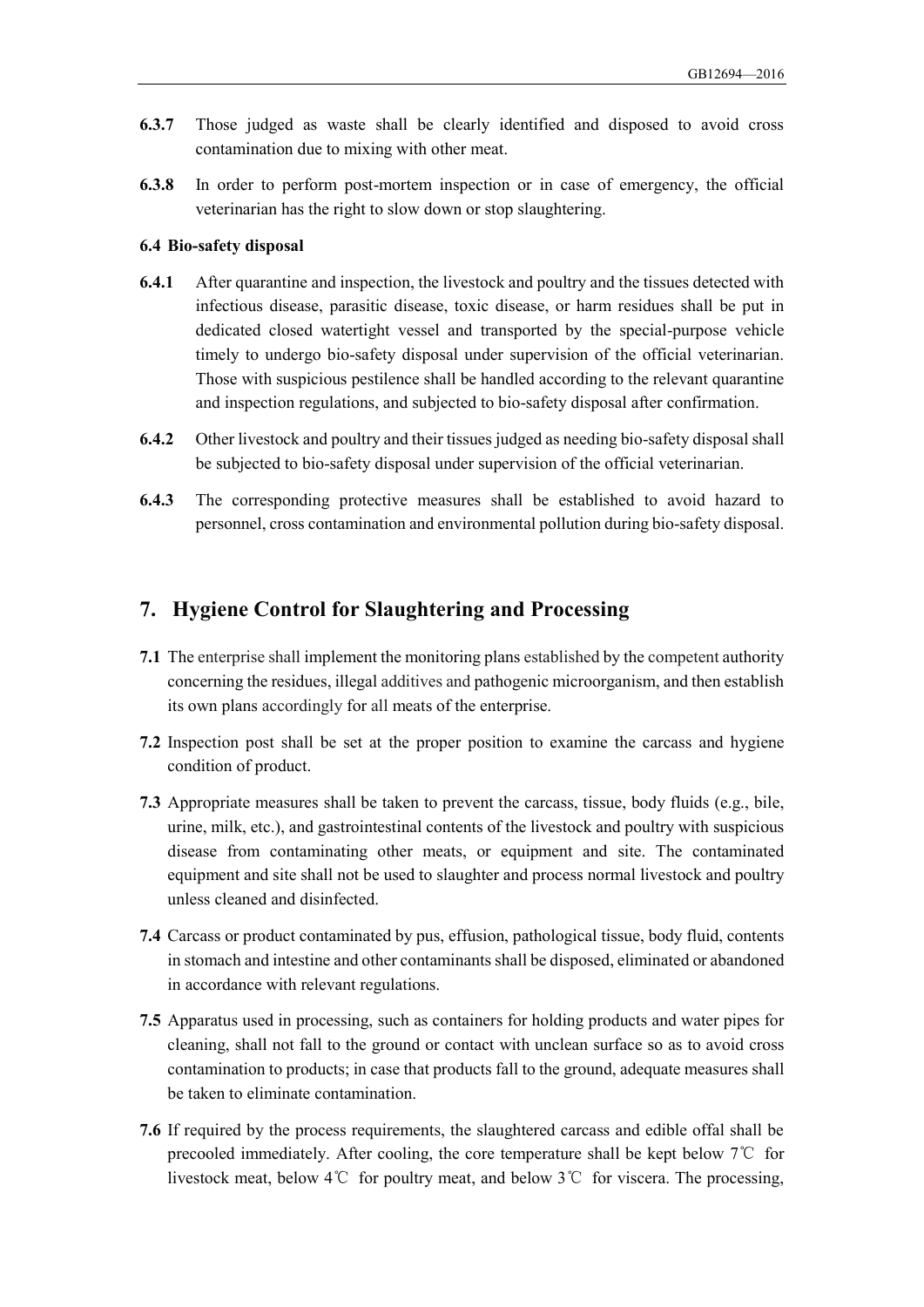cutting and deboning shall be as quick as possible. When producing frozen products, the meat will enter into the freezer after the core temperature reaches -15℃ within 48h.

- **7.7** The slaughter room shall be of sufficient area and the operation shall meet the requirements. Different kinds of livestock and poultry shall not be slaughtered in the same slaughter room.
- **7.8** In order to avoid contaminating meats, strict management shall be performed over the storage and application of toxic and harmful substances, and effective control shall be realized over detergents, disinfectants, pesticides, fuel, lubricants, chemical reagents used in the plant area, workshop and laboratory, as well as other toxic and harmful substances which must be used in processing.

## <span id="page-11-0"></span>**8. Packaging, Storage and Transportation**

#### **8.1 Packaging**

- **8.1.1** It shall comply with the requirements of 8.5 in GB 14881-2013.
- **8.1.2** Packaging materials shall comply with the relevant standards and shall not contain toxic and harmful substances, nor change the organoleptic properties of the meat.
- **8.1.3** Unless the meat packaging materials are easily cleaned and corrosion resistant, they shall not be reused and shall be cleaned and disinfected prior to use.
- **8.1.4** Interior and exterior packaging materials shall be separately stored and the packaging material depot shall keep dry, ventilated, clean and sanitary.
- **8.1.5** The temperature in product packing room shall meet the specific product requirements.

#### **8.2 Storage and transportation**

- **8.2.1** They shall comply with the relevant requirements of Chapter 10 in GB 14881-2013.
- **8.2.2** The finished products in storage depot shall maintain a proper distance from the wall, shall not directly contact the ground, and shall be stored in stacks by category and batch, and be identified.
- **8.2.3** Articles detrimental to sanitation shall not be stored in storage depot and products possibly causing cross contamination or tainting of odor shall not be stored in the same depot. The storage depot shall be periodically disinfected.
- **8.2.4** The refrigerated storage depot shall be periodically defrosted.
- **8.2.5** Dedicated transportation vehicles shall be adopted for meats and shall not be used to transport livestock and poultry, livestock and poultry products to be subjected to biosafety disposal or other articles possibly contaminating the meats.
- **8.2.6** Packaged and nude meats shall not be transported in the same vehicle; if inevitable, physical insulation and protection measures shall be taken.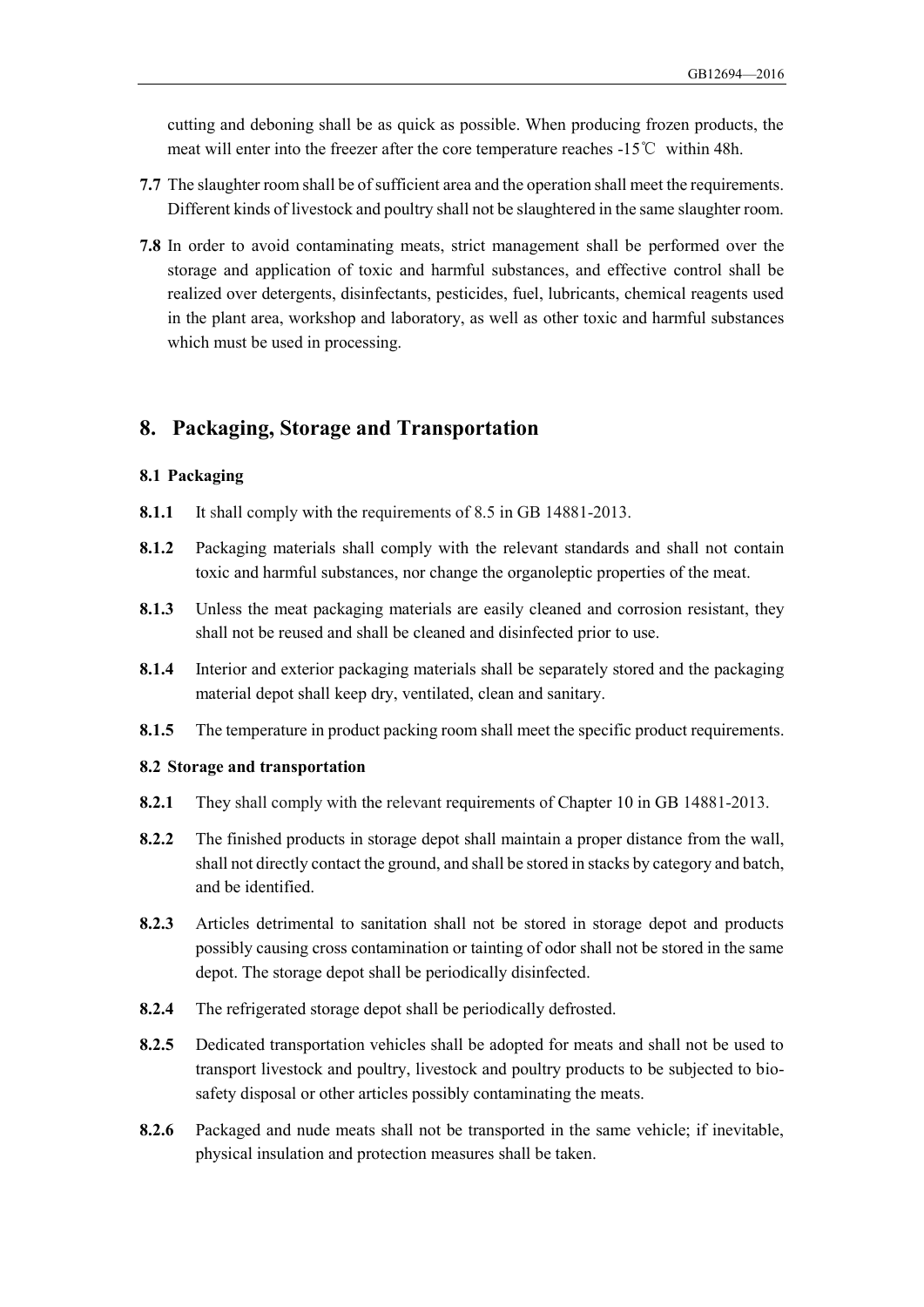- **8.2.7** The transportation vehicles shall be provided with refrigerating and thermal insulation installations depending on the product characteristics. During the transportation process, appropriate temperature shall be maintained.
- **8.2.8** The transportation vehicles shall be cleaned and disinfected timely to maintain clean and hygienic.

## <span id="page-12-0"></span>**9. Product Tracing and Recall Management**

#### **9.1 Product tracing**

Sound traceability system shall be established to ensure the meats and their derived products can be traced in the case of unacceptable food safety risk.

#### **9.2 Product recall**

- **9.2.1** Livestock and poultry slaughtering and processing enterprises shall establish the product recall system according to relevant laws and regulations. If any outgoing products are found unsafe, they shall be recalled and reported to official veterinarian.
- **9.2.2** The recalled products shall be treated according to the relevant requirements of Chapter 11 in GB 14881-2013.

#### <span id="page-12-1"></span>**10. Personnel Requirements**

- **10.1** The requirements of relevant national laws and regulations shall be met.
- **10.2** Operating personnel having direct contact with meat packaging or unpacked meats, meat equipment and appliance, as well as meat contact surface shall start the work after passing the physical examination and getting the health certificate issued by local medical institution. The health examination shall be carried out once every year and temporary health examination shall be carried out when necessary. Any personnel suffering from diseases that may affect the food safety shall be removed from the food production post.
- **10.3** Personnel engaged in production, processing, quarantine, inspection and management of meats shall maintain clean personally, and shall not bring articles irrelevant to production into the workshop; they shall not wear ornaments or watch, nor make up in working period; besides, they shall wash hands, receive disinfection and wear work clothes, cap and shoes when entering the workshop, and shall take off when leaving the workshop.
- **10.4** Personnel at areas or posts with different hygienic requirements shall wear work clothes and caps with different colors or marks. Personnel in different processing areas shall not leave for other irrelevant posts.
- **10.5** Corresponding number of quarantine and inspection personnel shall be assigned in the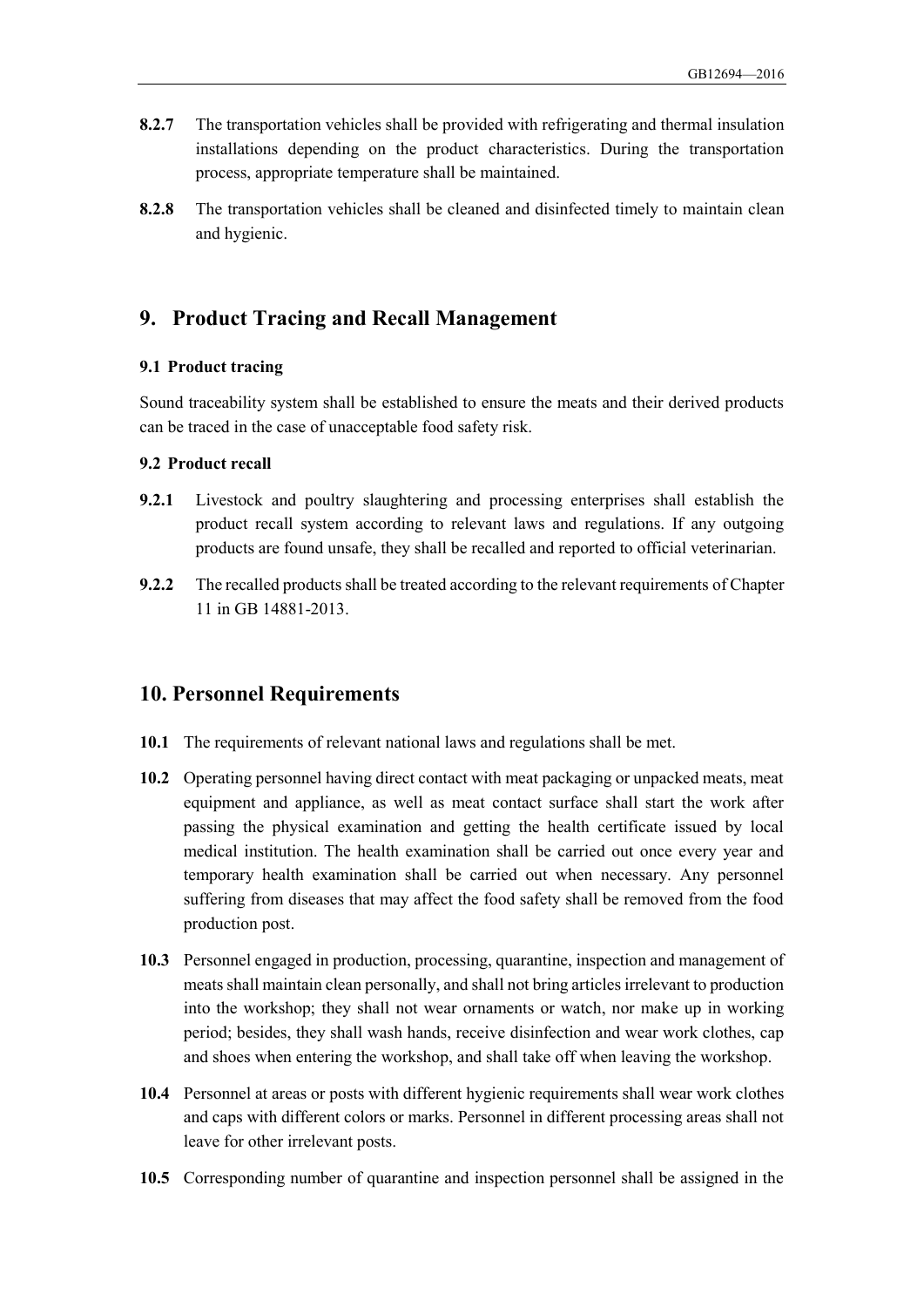enterprises. Personnel engaged in slaughtering, cutting, processing, inspection and hygienic control shall pass professional training and examination before starting the work.

### <span id="page-13-0"></span>**11. Hygienic Management**

#### **11.1 Management system**

- **11.1.1** Enterprises shall establish and implement the food safety control system centering on hazard analysis and prevention and control measures.
- **11.1.2** Enterprises are encouraged to establish and implement the hazard analysis and critical control point (HACCP) system.
- **11.1.3** Top managers of enterprises shall define their hygienic quality guidelines and objectives, allocate corresponding organizations and provide adequate resources to ensure effective implementation of the food safety control system.

#### **11.2 Hygienic management requirements**

- **11.2.1** Enterprises shall prepare written hygienic management requirements, define the responsibilities of executor, determine the implementation frequency and implement effective monitoring and corresponding corrective and preventive measures.
- **11.2.2** Water and ice in direct or indirect contact with the meats (including raw materials, semi-finished products and finished products) shall meet the hygienic requirements.
- **11.2.3** Appliance, gloves and interior and exterior packaging materials in contact with the meats shall keep clean, hygienic and safe.
- **11.2.4** Personnel hygiene, staff operations and installations design shall ensure the meats are safe from cross contamination.
- **11.2.5** Installations for washing hands and disinfection of operating personnel and toilet facilities shall keep clean and be periodically maintained.
- **11.2.6** Chemical, physical and biological pollutants shall be prevented from contaminating the meats, meat packaging materials and meat contact surface.
- **11.2.7** Various toxic chemicals shall be correctly marked, stored and used.
- **11.2.8** Contamination to meats, meat packaging materials and meat contact surface, due to poor health of staff, shall be avoided.
- **11.2.9** Rats, pests and birds shall be prevented and eliminated.

#### <span id="page-13-1"></span>**12. Records and Document Management**

**12.1** Recording system shall be established and effectively implemented, including incoming